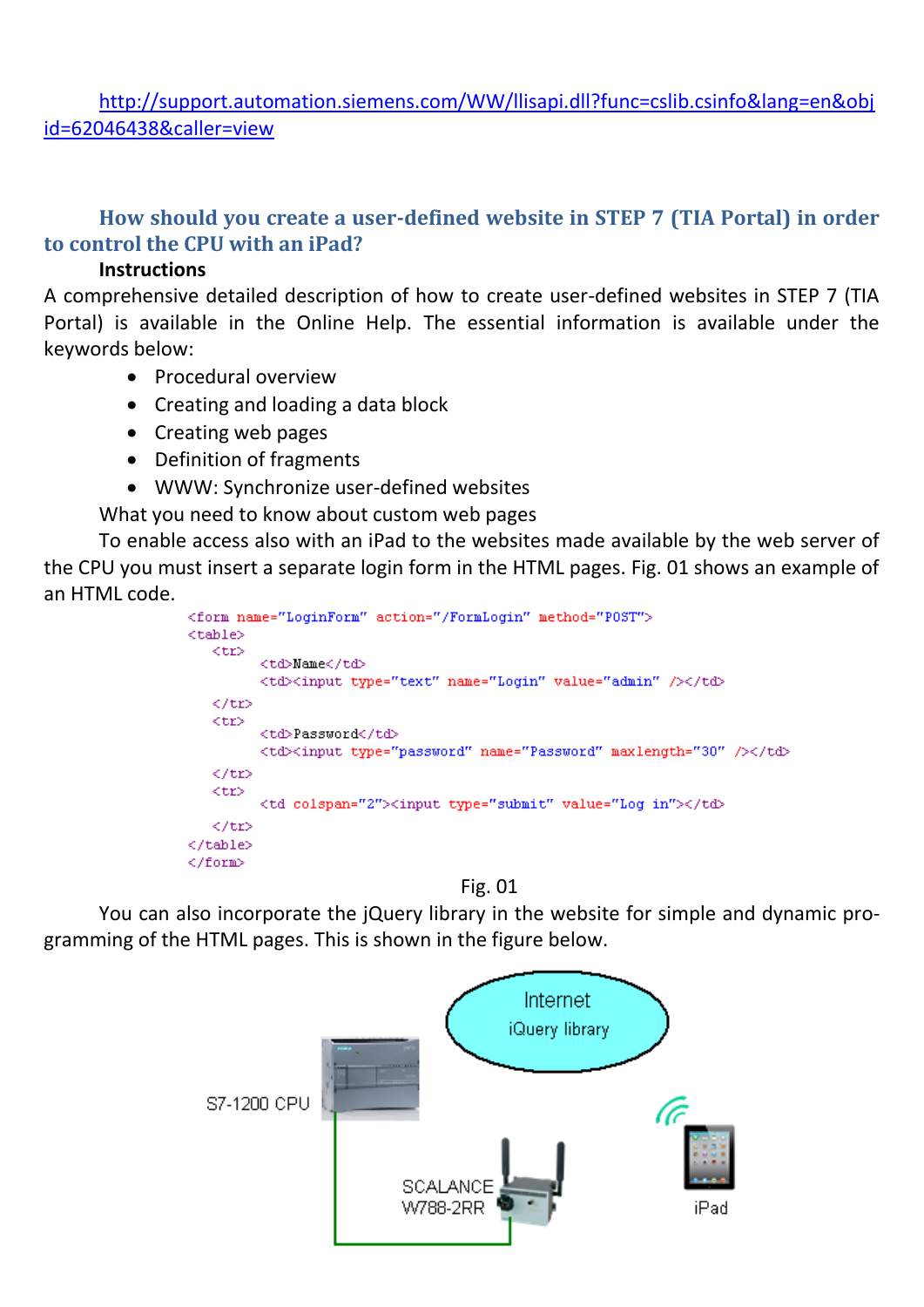Fig. 02

The jQuery library is a free, extensive JavaScript class library that provides convenient functions for DOM manipulation and navigation. This library can also be stored directly on the web server of the controller if there is no internet access, for example. In this case, the links to the storage path of jQuery on the web server are used in the HTML source text instead of the links to the internet site of jQuery.

You must then insert the line below in the jQuery library file:

<!-- AWP\_Start\_Fragment Name="jQuery1" -->

Then another line roughly in the middle of the file:

<!-- AWP\_Start\_Fragment Name="jQuery2" -->

These AWP commands split the file which would otherwise be to large to store in one data block. The jQuery library function is retained.

| ◀<br>$r$ -Henn-                     | an et <b>Distriction</b> Communication<br>Login |  |
|-------------------------------------|-------------------------------------------------|--|
| <b>User Name:</b><br>Password:<br>o | and the con-                                    |  |
|                                     | Login                                           |  |

Fig. 03

Fig. 03 and Fig. 04 show access to the websites of the CPU using an iPad. Once you have logged in, the buttons for controlling a plant are made available.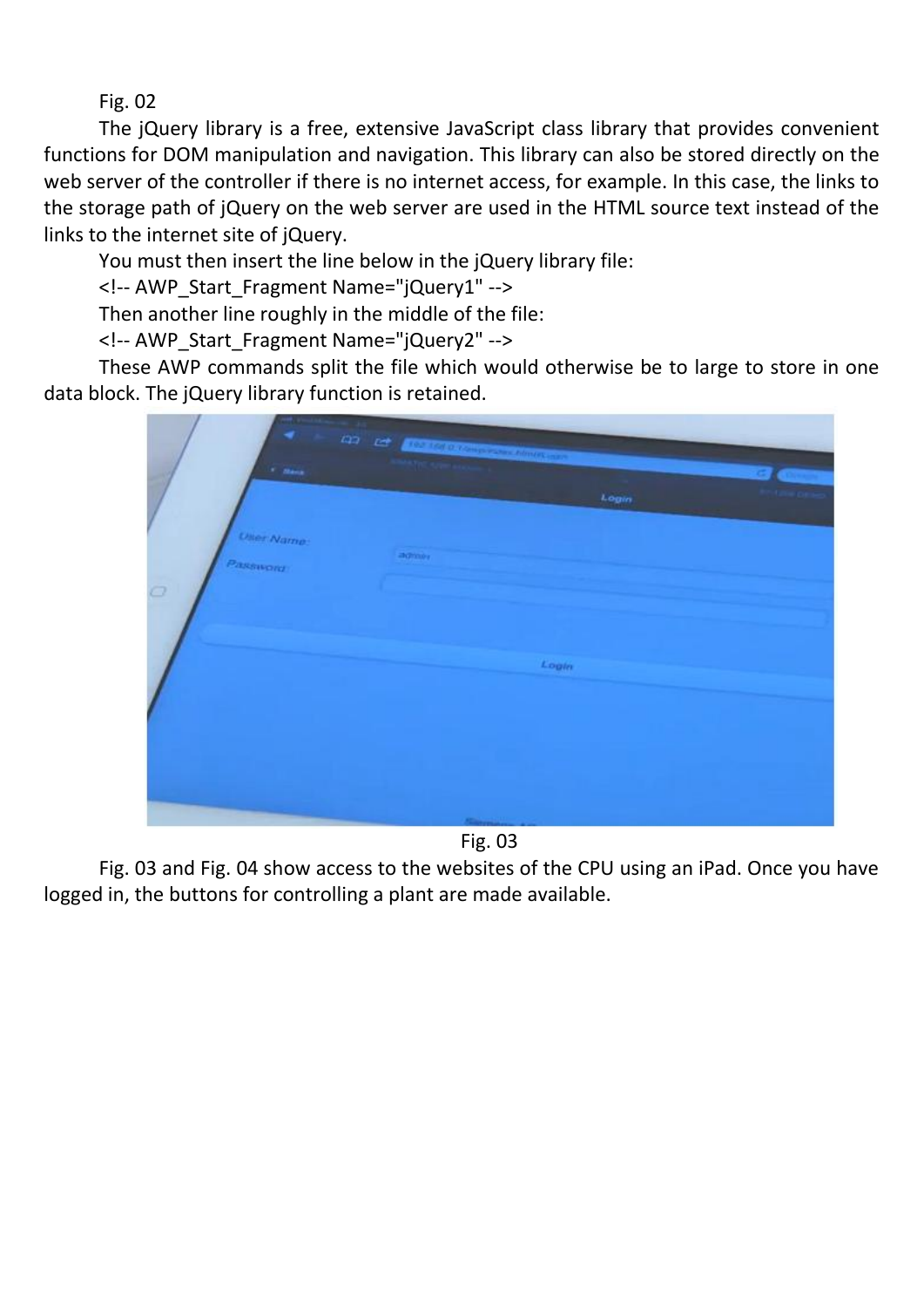| ٠<br>no es communicado en con-<br>$^{\prime}$ -Reck. |         | <b>Designation</b> |
|------------------------------------------------------|---------|--------------------|
|                                                      | Control |                    |
| Start Vakie = $0$                                    |         |                    |
| $\circ$                                              |         |                    |
|                                                      | Start   |                    |
| Turn lett                                            | Stop    |                    |
| Direction Value = 0                                  |         |                    |
|                                                      |         | <b>Turn right</b>  |
|                                                      |         |                    |
|                                                      |         |                    |
|                                                      |         |                    |

Fig. 04

The table below describes how to proceed to incorporate a user-defined website for an S7-1200 CPU in order to use jQuery with an iPad.

| <b>No</b>    | Procedure                                                                                                                                                                                                                                                                                                                                                                                                                                                                                                                                                                                                                                                                                          |
|--------------|----------------------------------------------------------------------------------------------------------------------------------------------------------------------------------------------------------------------------------------------------------------------------------------------------------------------------------------------------------------------------------------------------------------------------------------------------------------------------------------------------------------------------------------------------------------------------------------------------------------------------------------------------------------------------------------------------|
| $\mathbf{1}$ | Create the HTML file for your user-defined website. To use jQuery you incorporate<br>the framework in the home page like any other external JavaScript file. For this you must<br>integrate the JavaScript library in the header. You need an HTML editor that supports<br>the jQuery library functions.<br>The HTML file in this example was created with Dreamweaver CS5.5 from Adobe<br>Systems and contains some notes on the jQuery syntax. Otherwise, extensive informa-<br>tion in various languages is available in the internet under the keyword "jQuery", so we<br>will not deal further with the syntax or handling of the functions in this entry.<br>Note on STEP 7 (TIA Portal) V11 |
|              | If you want to store the jQuery library on the controller, you must replace the character<br>string "]]" with the character string "] ]" in the jQuery file; in other words insert a blank.<br>Otherwise STEP 7 V11 issues a warning and the file is not integrated. From STEP 7 (TIA<br>Portal) V12 it is no longer necessary to change the character string.<br><b>Download</b>                                                                                                                                                                                                                                                                                                                  |
|              | The download includes the PDF file with the HTML code for the website shown in Fig. 03<br>and Fig. 04 including the German and English comments.<br><b>Note</b>                                                                                                                                                                                                                                                                                                                                                                                                                                                                                                                                    |
|              | The jQuery library is incorporated with a link in the page using the CDN method. The<br>CDN (Content Distribution Network or Content Delivery Network) is a network of locally<br>distributed servers linked over the internet used to deliver content (in particular large<br>media files). The CDN nodes are distributed over many locations and are used to handle<br>user requests for content as economically as possible.                                                                                                                                                                                                                                                                    |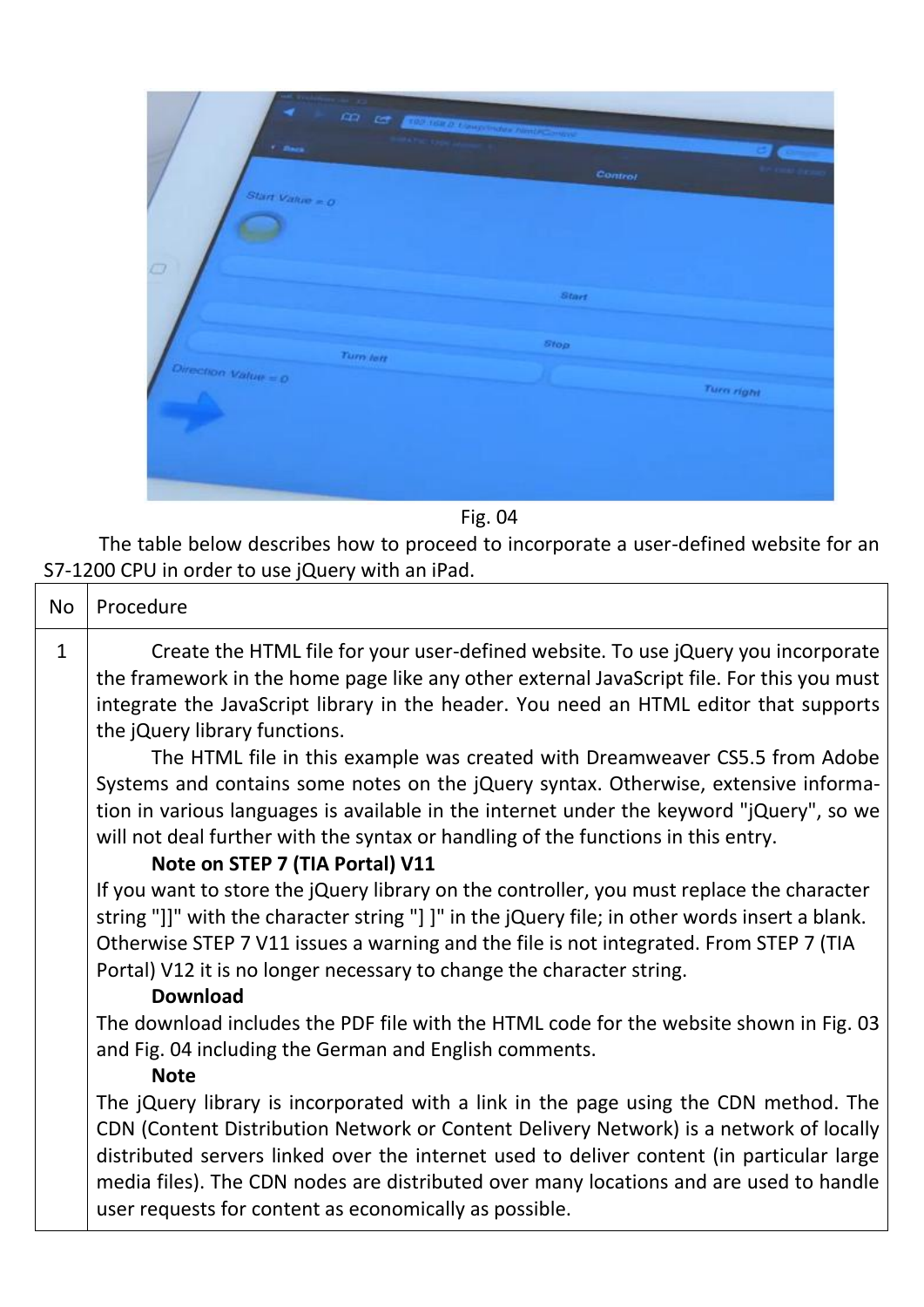| $\overline{2}$ | Open the device configuration in your STEP 7 project for the CPU for which you wish to<br>create the website and double-click the S7-1200 CPU module.                                                                                                                                                                             |  |
|----------------|-----------------------------------------------------------------------------------------------------------------------------------------------------------------------------------------------------------------------------------------------------------------------------------------------------------------------------------|--|
| $\overline{3}$ | Select the "Properties" tab and mark the "Web server" folder in the area navigation. The<br>Properties dialog for user-defined websites then opens.                                                                                                                                                                               |  |
| 4              | Activate the "Enable web server on this module" option and acknowledge the security<br>message with OK.<br><b>Note</b><br>The password mentioned above is defined in the CPU properties of the device configura-<br>tion in the "Protection" tab. It is recommended to always use a password to prevent un-<br>authorized access. |  |
| 5              | In the "HTML folder" field you enter the folder in which you have stored your HTML<br>files.                                                                                                                                                                                                                                      |  |
| 6              | Under "Start HTML Page" you enter the name of the HTML file to be opened first. For<br>example, the file you created in Point 1.                                                                                                                                                                                                  |  |
| $\overline{7}$ | Assign and application name and click the "Create data blocks" button. The data blocks<br>created contain the metadata for the complete web application and are stored in the<br>"System data blocks" folder in the project navigation.                                                                                           |  |
| 8              | Open the "Main [OB1]" block and you insert the "WWW" block in the network from the<br>"Communication" palette and from the "Web server" folder.                                                                                                                                                                                   |  |
| 9              | Enter the number 333 (for DB333) at the "CTRL_DB" parameter and parameterize the<br>"RET_VAL" with a variable of the Int data type for the error information.<br>www<br>EN<br>ENO.<br>333 - CTRL_DB<br>%MW80<br>RET_VAL - "ErrorCode"<br>Fig. 05                                                                                  |  |
| 10             | Save and compile the project and download the program into the CPU.                                                                                                                                                                                                                                                               |  |
| 11             | Switch on the iPad and then swipe the onscreen arrow on the Slide to Unlock bar on the<br>bottom of the screen. This unlocks the iPad.                                                                                                                                                                                            |  |
| 12             | In the main menu of the iPad you select the "Settings" dialog.                                                                                                                                                                                                                                                                    |  |
| 13             | Press "Wi-Fi" and select your network.                                                                                                                                                                                                                                                                                            |  |
| 14             | Press the arrow button next to the network name and select the "Static" tab in the di-<br>alog that opens.                                                                                                                                                                                                                        |  |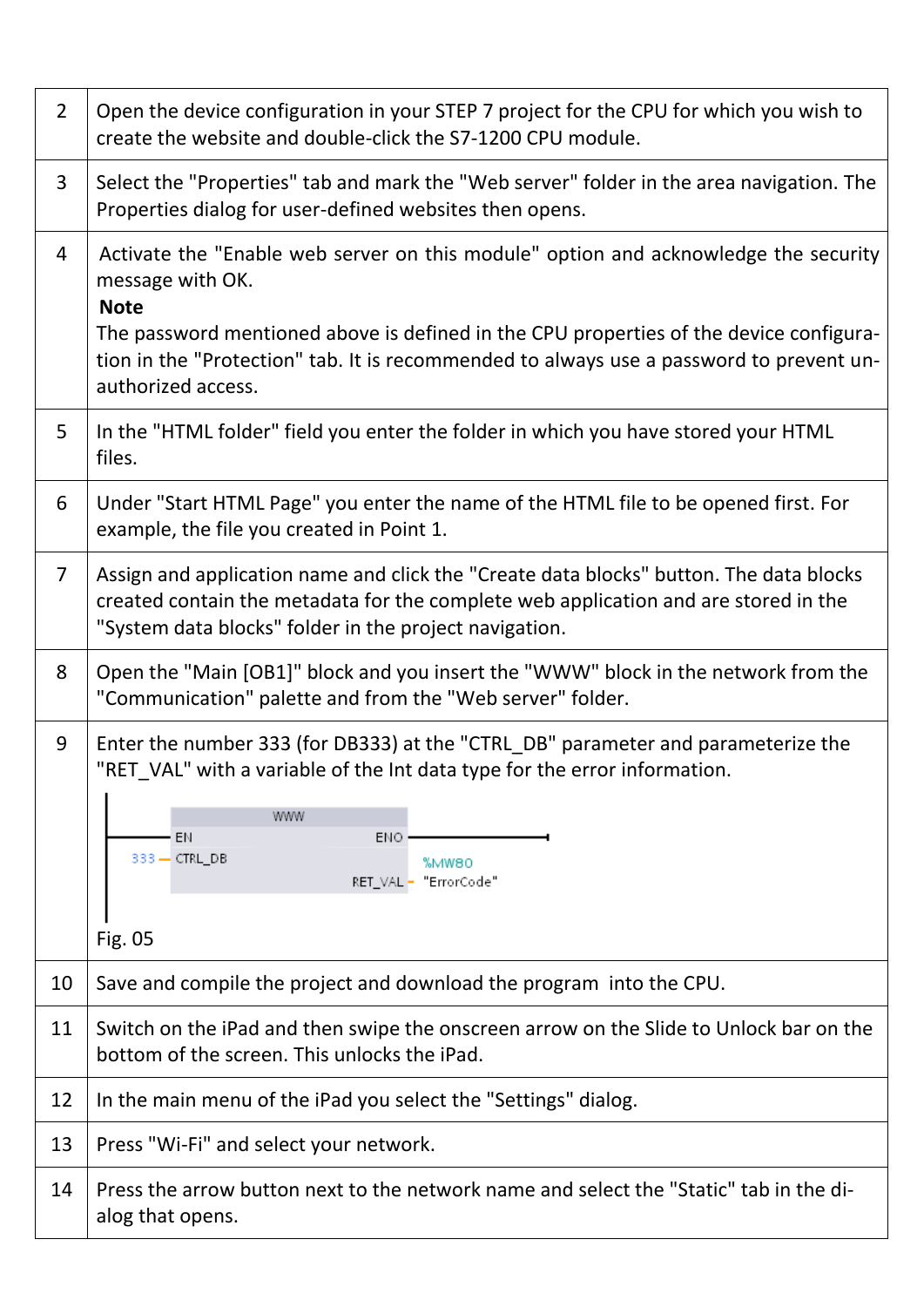| 15 | Enter an IP address for the iPad, for example:<br>• IP Address: 192.168.80.41<br>Subnet Mask: 255.255.255.0<br>$\bullet$                                                                                                                                                                                          |
|----|-------------------------------------------------------------------------------------------------------------------------------------------------------------------------------------------------------------------------------------------------------------------------------------------------------------------|
| 16 | Return to the main menu and press "Safari".                                                                                                                                                                                                                                                                       |
| 17 | Now enter the IP address of the CPU in the address bar at the top. When you select the<br>address bar, the virtual keyboard for entering the letters is displayed at the bottom of<br>the iPad. Press the ".?123" button to enter numbers and special characters. Press the<br>"ABC" button to return to letters. |
| 18 | In the navigation area you select "User pages" and the start the web site by clicking the<br>application name. The application name is the name you assigned in Point 7.                                                                                                                                          |
| 19 | In the main menu, press "Login" and in the dialog that opens you enter the user name<br>and the password. Then click the "Login" button.                                                                                                                                                                          |
| 20 | After logging in you have read and write rights to your inputs and outputs and you can<br>control your plant.                                                                                                                                                                                                     |

### **Creation environment**

The pictures and downloads in this FAQ response were created with STEP 7 V11+SP2.

#### **Additional Keywords**

DOM (Document Object Model)

# **Как Вы можете создать свой веб-сайт в Step7 (TIA Portal) чтобы управлять CPU с iPad?**

#### **Описание**

Всеобъемлющее подробное описание того, как создавать пользовательские вебсайты в STEP 7 (TIA Portal) доступно в интерактивной справке. Краткое описание доступно по данным пунктам:

Процедурные обзор Создание и загрузка блок данных Создание веб-страниц Определение фрагментов WWW: синхронизация пользовательских веб-сайтов

### **Что вам нужно знать о пользовательских веб-страниц**

Чтобы разрешить доступ и с IPad на веб-сайты доступны на веб-сервере процессора необходимо вставить отдельную форму входа в HTML страницах. На рисунке 1 показан пример HTML-кода: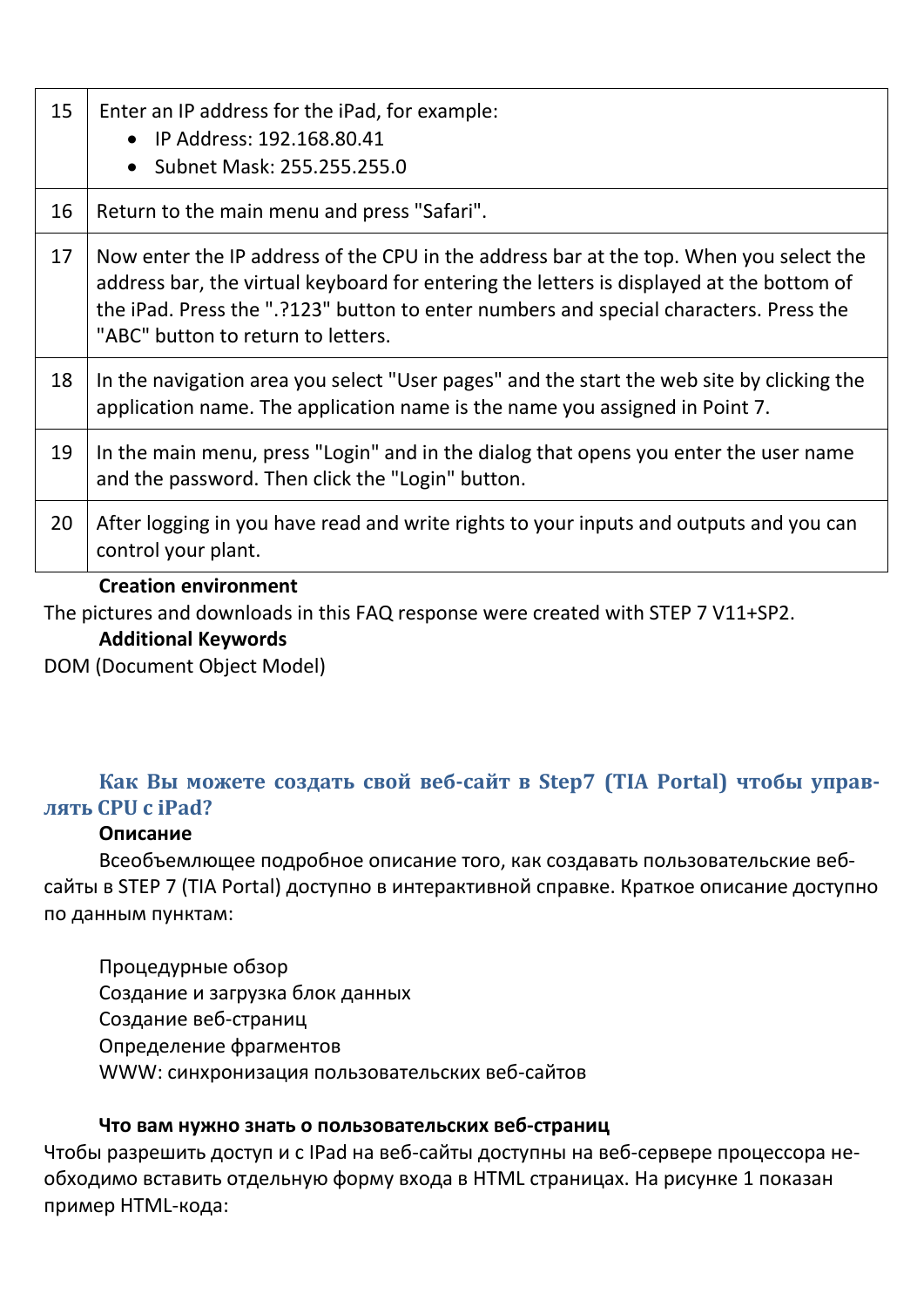```
<form name="LoginForm" action="/FormLogin" method="POST">
<table>
   <tr>
         <td>Name</td>
         <td><input type="text" name="Login" value="admin" /></td>
   \langle/tr>
   <tr>
         <td>Password</td>
         <td><input_type="password" name="Password" maxlength="30" /></td>
   \langle/tr>
   <tr>
         <td colspan="2"><input type="submit" value="Log in"></td>
   \langle/tr>
</table>
</form>
```
Вы можете также подключить jQuery библиотеки на сайте для простого и динамического программирования на HTML страницах.



jQuery библиотека является свободной, обширный JavaScript класс-библиотека, которая предоставляет удобные функции для манипулирования DOM и навигации. Эта библиотека может также храниться непосредственно на веб-сервере контроллера, если нет доступа в Интернет, например. В этом случае, ссылки на путь сохранения jQuery на веб-сервере используются в исходном тексте HTML, а не на внешний интернет-сайт JQuery .

Затем необходимо вставить строку ниже в файле библиотеки JQuery : <! - AWP\_Start\_Fragment Name = "jQuery 1" ->

Тогда другой линии примерно в середине файла: <! - AWP\_Start\_Fragment Name = "jQuery 2" ->

Эти команды AWP разделяют файл, который иначе был бы большим, чтобы хранить всё в одном блоке данных. jQuery библиотеки функций сохраняется.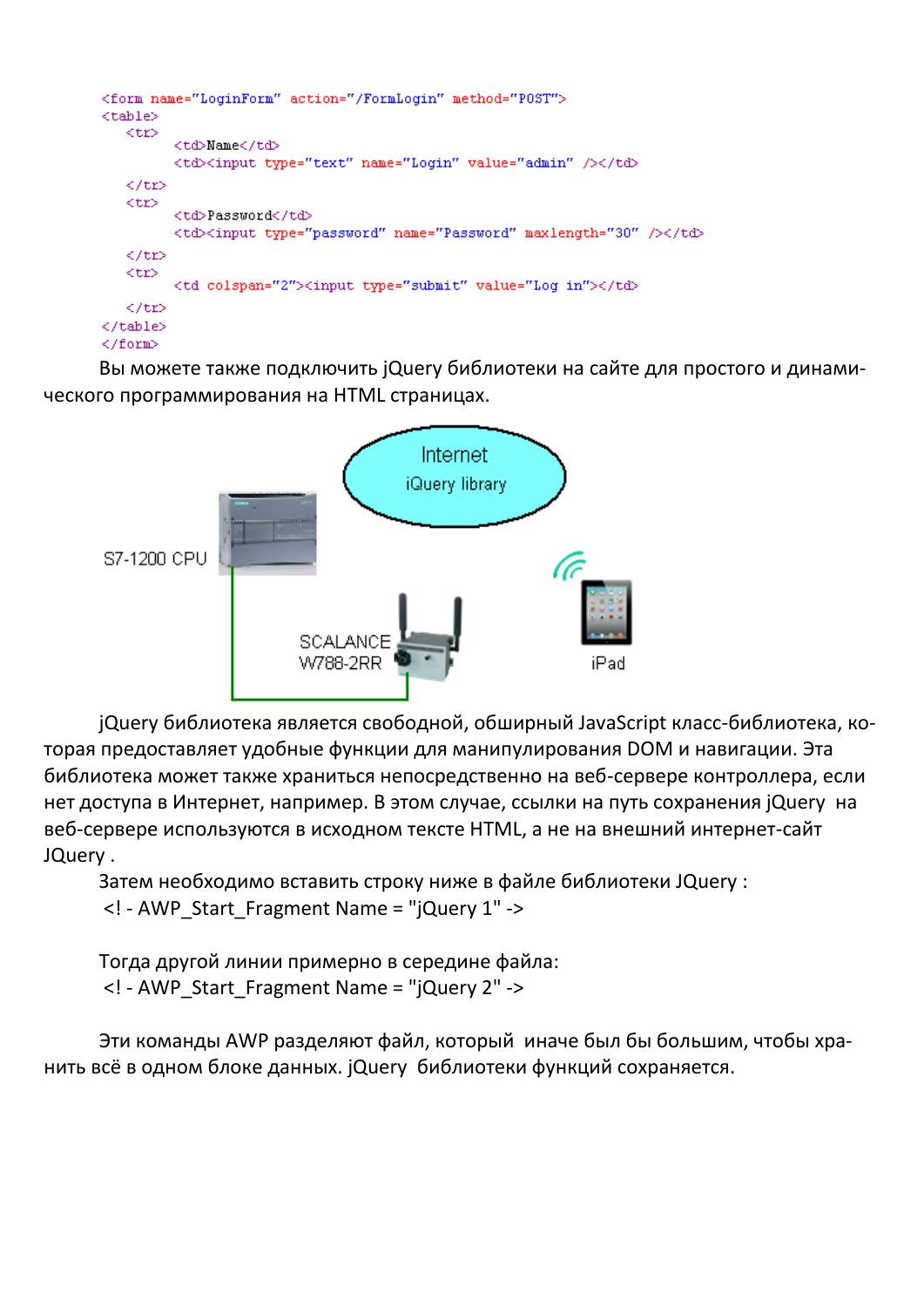| $+$ Hava                                  | an et <b>Domaine</b> se magen | Login  |  |
|-------------------------------------------|-------------------------------|--------|--|
| <b>User Name:</b><br>Password:<br>$\circ$ | altresser.                    | Login  |  |
|                                           |                               | Simman |  |

Рисунки 3 и 4 показывают доступ к веб-сайту сервера CPU с использованием iPad. После того, как Вы войдете в систему, Вы получите доступ к данным.

| ٠<br>$F$ -Recall    |                  | An of Contracting to the same |         |                   |
|---------------------|------------------|-------------------------------|---------|-------------------|
| Start Value = $Q$   |                  |                               | Control |                   |
|                     |                  |                               |         |                   |
| $\Box$              |                  |                               | Start   |                   |
|                     | <b>Turn lett</b> | Stop.                         |         |                   |
| Direction Value = 0 |                  |                               |         | <b>Turn right</b> |
|                     |                  |                               |         |                   |
|                     |                  |                               |         |                   |

В таблице ниже описывается процесс включения определённого веб-сайта в CPU S7-1200 с использованием библиотеки jQuery и iPad.

| N <sub>o</sub> | Действия                                                                                                                                                                                                                                                                                                                                                                                                                                |
|----------------|-----------------------------------------------------------------------------------------------------------------------------------------------------------------------------------------------------------------------------------------------------------------------------------------------------------------------------------------------------------------------------------------------------------------------------------------|
|                | Создайте HTML файл для Вашего сайта. Для использования jQuery Вам необходимо<br>подключить библиотеку на Вашей странице, так же как и любой другой внешний<br>файл (JavaScript). Для этого Вы должны прописать библиотеку в разделе <head>.<br/>Для удобства работы Вам необходим редактор, который поддерживает подстветку<br/>синтаксиса jQuery.<br/>В этом примере использовался продукт Dreamweaver CS5.5 компании Adobe. Вы</head> |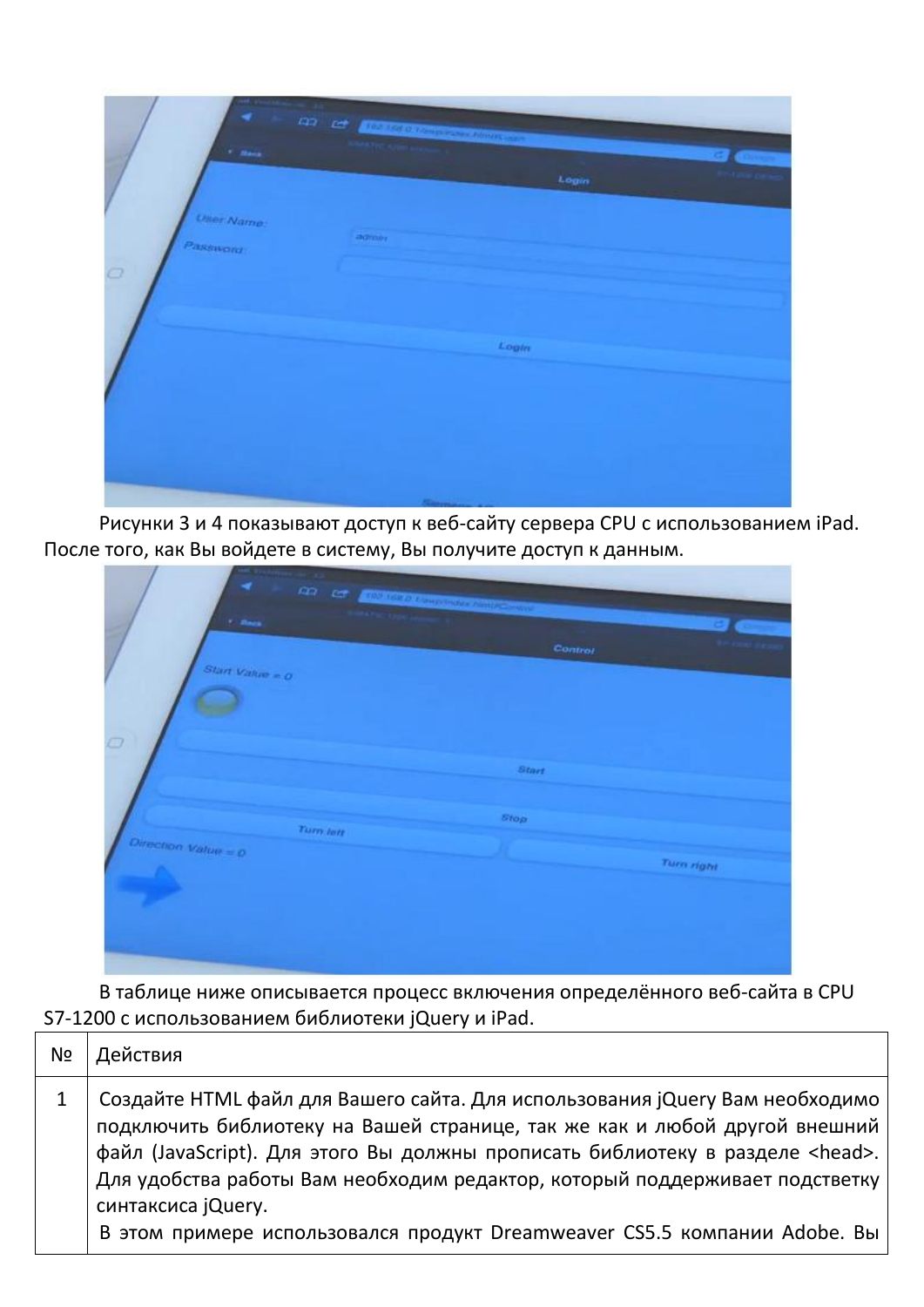|                | можете выбрать любую другую бесплатную программу (например, Notepad++).<br>Замечания по STEP 7 (TIA Portal) V11<br>Если Вы хотите хранить библиотеку jQuery в контроллере, необходимо заменить<br>строку символов "]]" -> "] ]" в файле jQuery (вставить пробел между скобками). В<br>противном случае Step7 v11 выдаст предупреждение и файл не будет интегриро-<br>ван. В версии Step7 v12 этого делать не надо.<br>Примечание<br>jQuery библиотека подключена со ссылкой на страницу с помощью CDN метода<br>(Content Dinamic Network). |
|----------------|--------------------------------------------------------------------------------------------------------------------------------------------------------------------------------------------------------------------------------------------------------------------------------------------------------------------------------------------------------------------------------------------------------------------------------------------------------------------------------------------------------------------------------------------|
| $\overline{2}$ | Откройте конфигурацию оборудования ПЛК в Вашем проекте для которого Вы хо-<br>тите создать веб-сайт и щёлкните дважды левой кнопкой мыши на модуле S7-1200<br>CPU.                                                                                                                                                                                                                                                                                                                                                                         |
| 3              | Выберите вкладку "Свойства" и перейдите к папке "Веб-сервер" в меню. Откроется<br>меню для конфигурирования веб-сайта.                                                                                                                                                                                                                                                                                                                                                                                                                     |
| 4              | Включите опцию "Enable web server on this module" и установите безопасность со-<br>общений.<br>Примечание<br>Пароль упомянутый выше устанавливается в разделе "Protection". Рекомендуется<br>всегда использовать пароль для предотвращения несанкционированного доступа.                                                                                                                                                                                                                                                                   |
| 5              | В поле "HTML folder" введите путь к папке, где хранятся Ваши HTML файлы.                                                                                                                                                                                                                                                                                                                                                                                                                                                                   |
| 6              | Ниже, в "Start HTML Page", введите имя файла, который будет стартовым (откры-<br>ваться первым). Например, Point 1.                                                                                                                                                                                                                                                                                                                                                                                                                        |
| $\overline{7}$ | Укажите имя и примените, и нажмите кнопку "Create data blocks" Созданные блоки<br>данных содержат полные метаданные для веб-сайта и хранятся в папке "System da-<br>ta blocks" Вашего проекта.                                                                                                                                                                                                                                                                                                                                             |
| 8              | Откройте блок OB1 и вставьте блок "WWW" из раздела "Communication" или из<br>папки "Web server".                                                                                                                                                                                                                                                                                                                                                                                                                                           |
| 9              | Введите номер 333 для блока данных для входного параметра "CTRL_DB" и задайте<br>переменную для параметра "RET_VAL" с типом данных INT для хранения ошибок.<br>www<br>EN<br>ENO.<br>333 - CTRL_DB<br>%MW80<br>RET_VAL - "ErrorCode"<br>Fig. 05                                                                                                                                                                                                                                                                                             |
| 10             | Сохраните и скомпилируйте проект и загрузите программу в CPU.                                                                                                                                                                                                                                                                                                                                                                                                                                                                              |